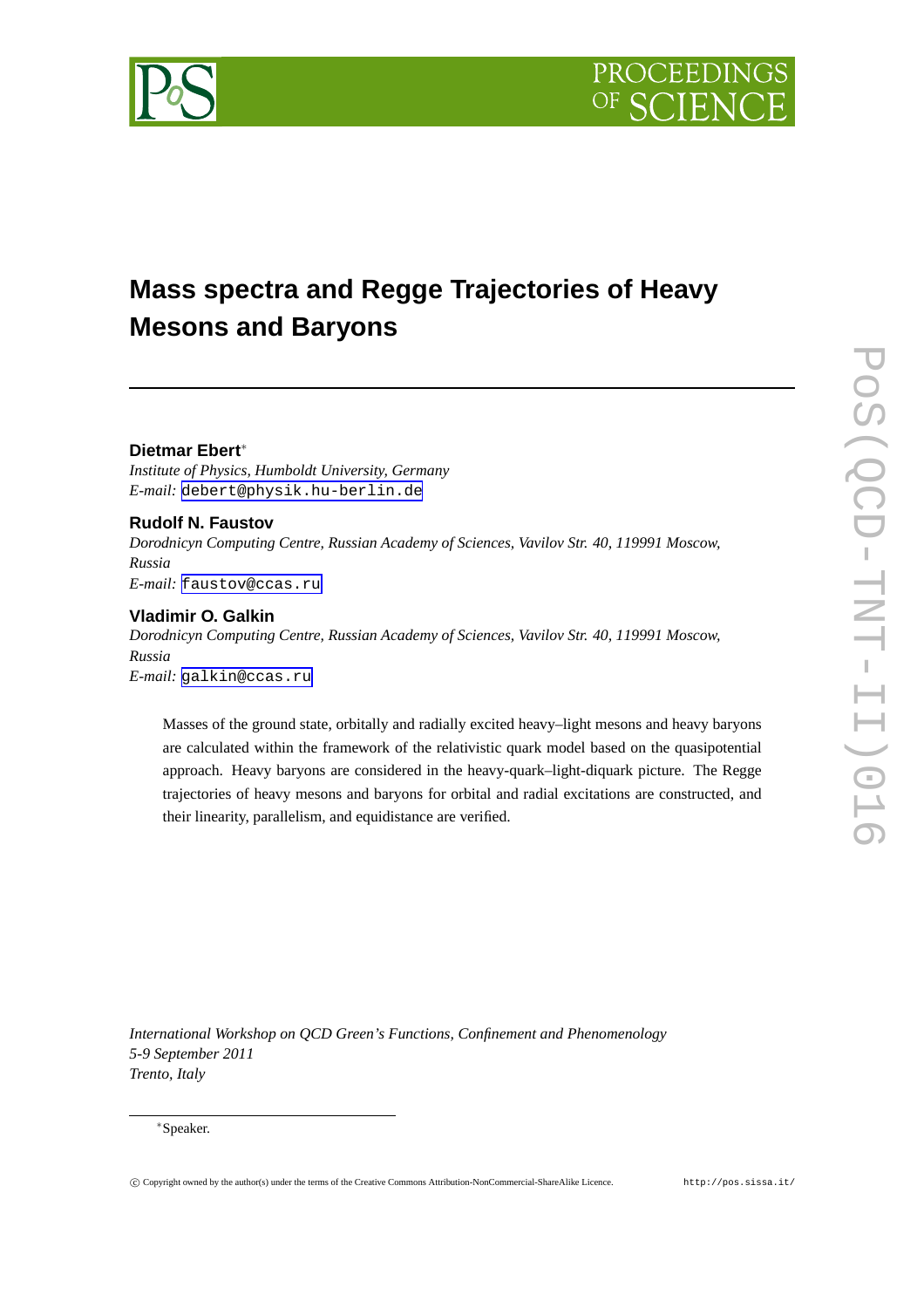## **1. Introduction**

Recently significant experimental progress has been achieved in studying the spectroscopy of hadrons with one heavy  $(Q = c, b)$  quark [[1](#page-11-0)]. In the meson sector several new excited states of heavy-light mesons were discovered, some of which have rather unexpected properties [\[1\]](#page-11-0). The most investigated and intriguing issue is the charmed-strange meson sector, where masses of nine mesons have been measured. Even eight years after the discovery of  $D_{s0}^*(2317)$  and  $D_{s1}(2460)$ mesons their nature remains controversial in the literature. The abnormally light masses of these mesons put them below *DK* and *D* ∗*K* thresholds thus making these states narrow since the only allowed decays violate isospin. The peculiar feature of these mesons is that they have masses either almost equal or even lower than the masses of their charmed counterparts  $D_0^*(2400)$  and  $D_1(2427)$ . Most of the theoretical approaches including lattice QCD, QCD sum rules and different quark model calculations yield masses of the  $0^+$  and  $1^+$  *P*-wave  $c\bar{s}$  states significantly heavier (by 100-200 MeV) than the measured ones. Different theoretical solutions of this problem were proposed including consideration of these mesons as chiral partners of 0<sup>-</sup> and 1<sup>-</sup> states, *cs* states which are strongly influenced by the nearby *DK* thresholds, *DK* or  $D_s \pi$  molecules, a mixture of  $c\bar{s}$ and tetraquark states. However the clear understanding of their nature is still missing.

In the baryon sector the number of the observed charmed and bottom baryons almost doubled in last few years and now it is nearly the same as the number of known charmed and bottom mesons. Observations of new charmed baryons were mainly done at the *B*-factories, while new bottom baryons were discovered at Tevatron. It is expected that new data on excited bottom baryons will come soon from the LHC, where they are supposed to be copiously produced. Due to the poor statistics, the quantum numbers of most of the excited states of heavy baryons are not known experimentally and are usually prescribed following the quark model predictions [[1](#page-11-0)].

In this talk we will briefly review our recent investigations of heavy meson and baryon spectroscopy in the framework of the QCD-motivated relativistic quark model based on the quasipotential approach. The dynamics of all quarks in hadrons is treated completely relativistically without application of either the nonrelativistic  $v/c$  or heavy-quark  $1/m<sub>O</sub>$  expansions. To simplify the very complicated relativistic three-body problem heavy baryons are considered in the heavy-quark– light-diquark approximation. Such scheme significantly reduces the number of the excited baryon states compared to the genuine three-quark picture. Here we present the results of the calculation of the masses of the excited heavy mesons and baryons up to rather high orbital and radial excitations. This allows us to construct the heavy meson and baryon Regge trajectories both in the  $(J, M^2)$  and  $(n_r, M^2)$  planes, where *J* is the hadron spin, *M* is the hadron mass and  $n_r$  is the radial quantum number. Then we can test their linearity, parallelism and equidistance and determine their parameters: slopes and intercepts. Their properties are of great importance, since they provide a better understanding of the hadron structure. Moreover, their knowledge is also important for non-spectroscopic problems such as, e.g., hadron production and high energy scattering.

## **2. Relativistic quark model**

In the relativistic quark model based on the quasipotential approach a meson or a baryon in the quark-diquark picture is described by the wave function of the corresponding bound state, which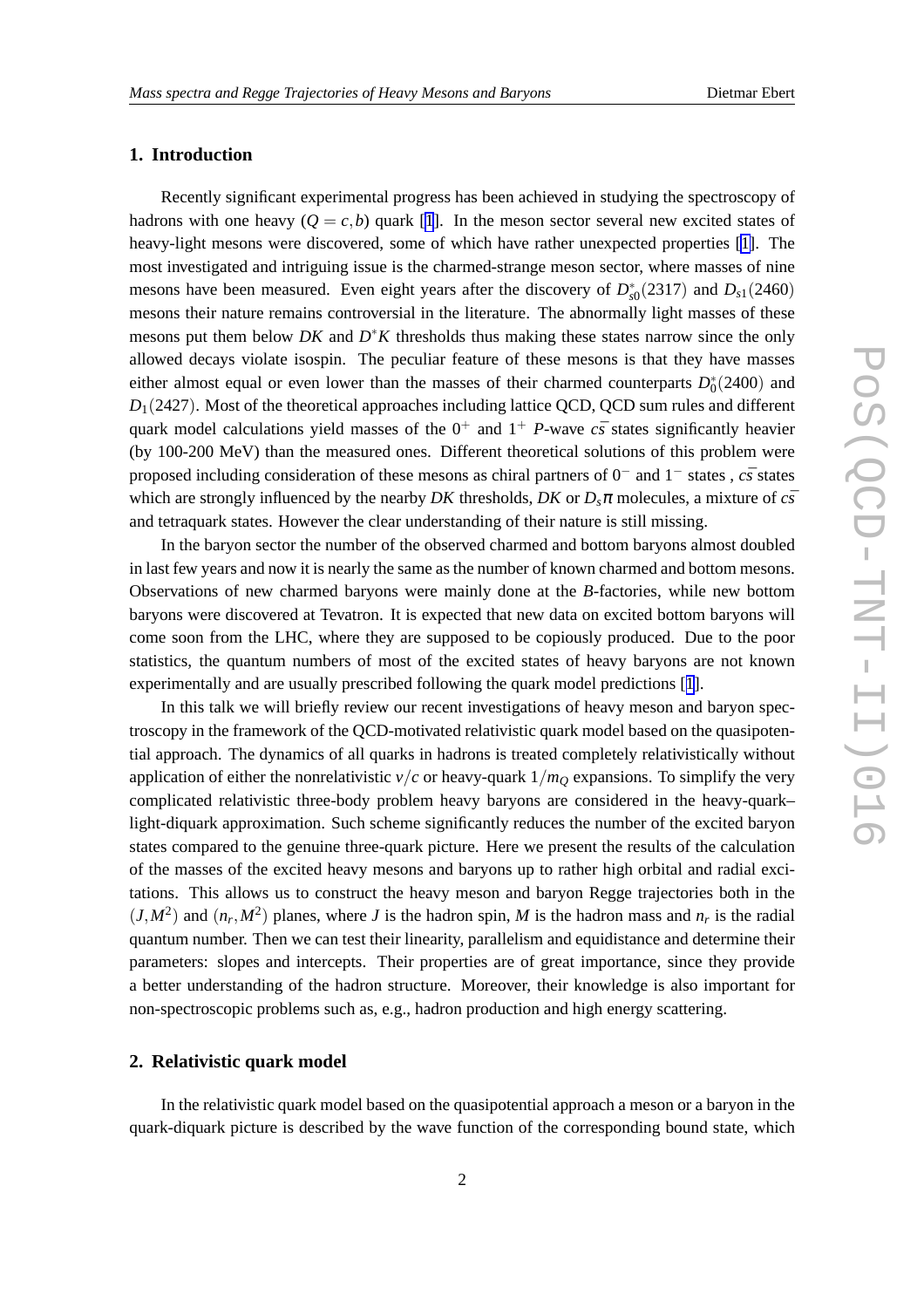<span id="page-2-0"></span>satisfies the quasipotential equation of the Schrödinger type [[2](#page-11-0)]

$$
\left(\frac{b^2(M)}{2\mu_R} - \frac{\mathbf{p}^2}{2\mu_R}\right) \Psi_M(\mathbf{p}) = \int \frac{d^3q}{(2\pi)^3} V(\mathbf{p}, \mathbf{q}; M) \Psi_M(\mathbf{q}),\tag{2.1}
$$

where the relativistic reduced mass is

$$
\mu_R = \frac{E_1 E_2}{E_1 + E_2} = \frac{M^4 - (m_1^2 - m_2^2)^2}{4M^3},\tag{2.2}
$$

and  $E_1$ ,  $E_2$  are given by

$$
E_1 = \frac{M^2 - m_2^2 + m_1^2}{2M}, \quad E_2 = \frac{M^2 - m_1^2 + m_2^2}{2M}.
$$
 (2.3)

Here  $M = E_1 + E_2$  is the bound state mass (meson, diquark or baryon),  $m_{1,2}$  are the quark (diquark) masses, and **p** is their relative momentum. In the center-of-mass system the relative momentum squared on mass shell reads

$$
b^{2}(M) = \frac{[M^{2} - (m_{1} + m_{2})^{2}][M^{2} - (m_{1} - m_{2})^{2}]}{4M^{2}}.
$$
 (2.4)

The kernel  $V(\mathbf{p}, \mathbf{q}; M)$  in Eq. (2.1) is the quasipotential operator of the quark (diquark) interaction. It is constructed with the help of the off-mass-shell scattering amplitude, projected onto the positive energy states. Constructing the QCD-motivated quasipotential of the interquark interaction, we have assumed that the effective interaction is the sum of the usual one-gluon exchange term with the mixture of long-range vector and scalar linear confining potentials, where the vector confining potential contains the Pauli interaction. The quasipotential is then defined by (a) quark-antiquark  $(q\bar{Q})$  interaction (meson)

$$
V_{q\bar{Q}}(\mathbf{p}, \mathbf{q}; M) = \bar{u}_1(p)\bar{u}_2(-p)\mathcal{V}(\mathbf{p}, \mathbf{q}; M)u_1(q)u_2(-q),
$$
\n(2.5)

with

$$
\mathscr{V}(\mathbf{p}, \mathbf{q}; M) = \frac{4}{3} \alpha_s D_{\mu\nu}(\mathbf{k}) \gamma_1^{\mu} \gamma_2^{\nu} + V_{\text{conf}}^V(\mathbf{k}) \Gamma_1^{\mu} \Gamma_{2;\mu} + V_{\text{conf}}^S(\mathbf{k}),
$$

(b) quark-quark (*qq*) interaction in the colour antitriplet state (diquark)

$$
V_{qq}(\mathbf{p}, \mathbf{q}; M) = \bar{u}_1(p)\bar{u}_2(-p)\mathcal{V}(\mathbf{p}, \mathbf{q}; M)u_1(q)u_2(-q),
$$
\n(2.6)

with

$$
\mathscr{V}(\mathbf{p}, \mathbf{q}; M) = \frac{1}{2} \left[ \frac{4}{3} \alpha_s D_{\mu\nu}(\mathbf{k}) \gamma_1^{\mu} \gamma_2^{\nu} + V_{\text{conf}}^V(\mathbf{k}) \Gamma_1^{\mu}(\mathbf{k}) \Gamma_{2;\mu}(-\mathbf{k}) + V_{\text{conf}}^S(\mathbf{k}) \right],
$$

(c) quark-diquark (*Qd*) interaction in the colour singlet state (baryon)

$$
V_{Qd}(\mathbf{p}, \mathbf{q}; M) = \frac{\langle d(P)|J_{\mu}|d(Q)\rangle}{2\sqrt{E_d(p)E_d(q)}} \bar{u}_Q(p)\frac{4}{3}\alpha_s D_{\mu\nu}(\mathbf{k})\gamma^{\nu}u_Q(q) + \psi_d^*(P)\bar{u}_Q(p)J_{d;\mu}\Gamma_Q^{\mu}(\mathbf{k})V_{\text{conf}}^{\text{V}}(\mathbf{k})u_Q(q)\psi_d(Q) + \psi_d^*(P)\bar{u}_Q(p)V_{\text{conf}}^{\text{S}}(\mathbf{k})u_Q(q)\psi_d(Q),
$$
\n(2.7)

where  $\alpha_s$  is the QCD coupling constant,  $D_{\mu\nu}$  is the gluon propagator in the Coulomb gauge, and **k** = **p**−**q**;  $\gamma_{\mu}$  and *u*(*p*) are the Dirac matrices and spinors,  $\langle d(P)|J_{\mu}|d(Q)\rangle$  is the vertex of the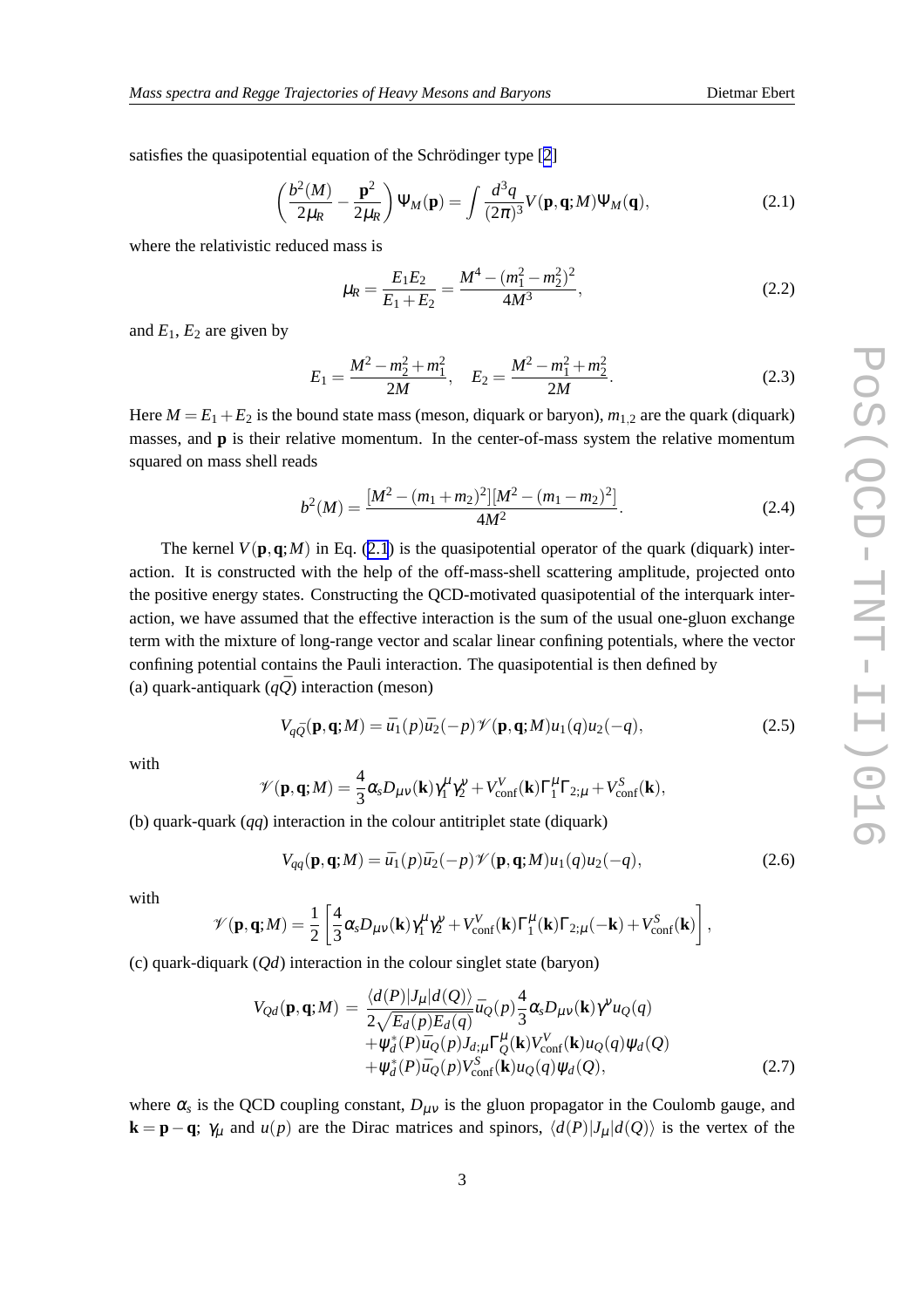diquark-gluon interaction which takes into account the internal diquark structure,  $P = (E_d(p), -\mathbf{p})$ ,  $Q = (E_d(q), -q)$  and  $E_d(p) = \sqrt{p^2 + M_d^2}$ .

The effective long-range vector vertex of the quark is given by

$$
\Gamma_{\mu}(\mathbf{k}) = \gamma_{\mu} + \frac{i\kappa}{2m} \sigma_{\mu\nu} k^{\nu},\tag{2.8}
$$

where  $\kappa$  is the Pauli interaction constant characterizing the anomalous chromomagnetic moment of quarks. Vector and scalar confining potentials in the nonrelativistic limit reduce to

$$
V_{\text{conf}}^{V}(r) = (1 - \varepsilon)(Ar + B),
$$
  
\n
$$
V_{\text{conf}}^{S}(r) = \varepsilon (Ar + B),
$$
\n(2.9)

reproducing

$$
V_{\text{conf}}(r) = V_{\text{conf}}^{S}(r) + V_{\text{conf}}^{V}(r) = Ar + B,
$$
\n(2.10)

where  $\varepsilon$  is the mixing coefficient. The diquark state in the confining part of the quark-diquark quasipotential ([2.7\)](#page-2-0) is described by the wave functions

$$
\psi_d(p) = \begin{cases} 1 & \text{for the scalar diquark} \\ \varepsilon_d(p) & \text{for the axial vector diquark} \end{cases}
$$
 (2.11)

where  $\varepsilon_d$  is the polarization vector of the axial vector diquark. The effective long-range vector vertex of the diquark can be presented in the form

$$
J_{d;\mu} = \begin{cases} \frac{(P+Q)_{\mu}}{2\sqrt{E_d(p)E_d(q)}} & \text{for the scalar diquark} \\ -\frac{(P+Q)_{\mu}}{2\sqrt{E_d(p)E_d(q)}} + \frac{i\mu_d}{2M_d}\Sigma_{\mu}^{\nu}\tilde{k}_{\nu} & \text{for the axial vector diquark} \end{cases}
$$
 (2.12)

where  $\tilde{k} = (0, \mathbf{k})$ . Here  $\Sigma_{\mu}^{\nu}$  is the antisymmetric tensor

$$
\left(\Sigma_{\rho\sigma}\right)^{\nu}_{\mu} = -i(g_{\mu\rho}\delta^{\nu}_{\sigma} - g_{\mu\sigma}\delta^{\nu}_{\rho}),\tag{2.13}
$$

and the axial vector diquark spin  $S_d$  is given by  $(S_{d,k})_{il} = -i\varepsilon_{kil}$ . We choose the total chromomagnetic moment of the axial vector diquark  $\mu_d = 0$ .

The constituent quark masses  $m_u = m_d = 0.33$  GeV,  $m_s = 0.5$  GeV,  $m_c = 1.55$  GeV,  $m_b = 4.88$ GeV, and the parameters of the linear potential  $A = 0.18 \text{ GeV}^2$  and  $B = -0.3 \text{ GeV}$  were fixed in our previous calculations. The value of the mixing coefficient of vector and scalar confining potentials  $\varepsilon = -1$  has been determined from the consideration of charmonium radiative decays and the heavy quark expansion. Finally, the universal Pauli interaction constant  $\kappa = -1$  has been fixed from the analysis of the fine splitting of heavy quarkonia  ${}^{3}P$ *<sub><i>I*</sub>- states. Note that the longrange chromomagnetic contribution to the potential in our model is proportional to  $(1 + \kappa)$  and thus vanishes for the chosen value of  $\kappa = -1$ .

Since we deal with mesons, diquarks and baryons containing light quarks we adopt for the QCD coupling constant  $\alpha_s(\mu^2)$  the simplest model with freezing, namely

$$
\alpha_s(\mu^2) = \frac{4\pi}{\beta_0 \ln \frac{\mu^2 + M_B^2}{\Lambda^2}}, \qquad \beta_0 = 11 - \frac{2}{3}n_f,
$$
 (2.14)

where the scale is taken as  $\mu = 2m_1m_2/(m_1 + m_2)$ , the background mass is  $M_B = 2.24\sqrt{A}$ 0.95 GeV, and  $\Lambda = 413$  MeV was fixed from fitting the  $\rho$  mass [\[3\]](#page-11-0).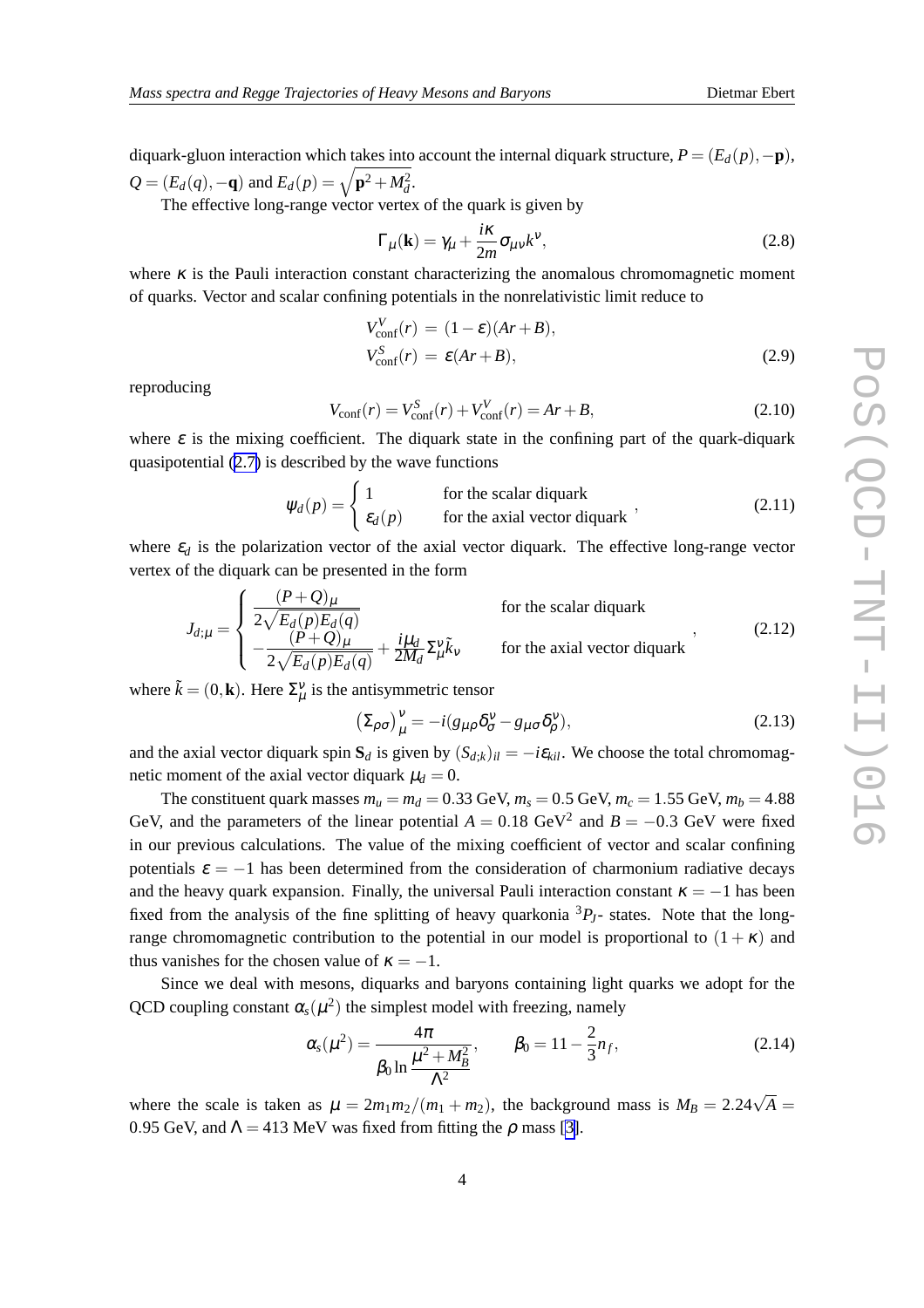#### <span id="page-4-0"></span>**3. Heavy-light mesons**

The quasipotential [\(2.5](#page-2-0)) can in principal be used for arbitrary quark masses. The substitution of the Dirac spinors into [\(2.5\)](#page-2-0) results in an extremely nonlocal potential in the configuration space. Clearly, it is very hard to deal with such potentials without any additional approximations. In order to simplify the relativistic  $q\bar{Q}$  potential, we make the following replacements in the Dirac spinors:

$$
\varepsilon_{1,2}(p) = \sqrt{m_{1,2}^2 + \mathbf{p}^2} \to E_{1,2}
$$
\n(3.1)

(see the discussion of this point in [[3](#page-11-0)]). This substitution makes the Fourier transform of the potential ([2.5\)](#page-2-0) local. The resulting  $q\bar{Q}$  potential then reads

$$
V_{q\bar{Q}}(r) = V_{\rm SI}(r) + V_{\rm SD}(r),\tag{3.2}
$$

where the explicit expression for the spin-independent  $V_{\text{SI}}(r)$  can be found in Ref. [[3](#page-11-0)]. The structure of the spin-dependent potential is given by

$$
V_{\text{SD}}(r) = a_1 \mathbf{LS}_1 + a_2 \mathbf{LS}_2 + b \left[ -\mathbf{S}_1 \mathbf{S}_2 + \frac{3}{r^2} (\mathbf{S}_1 \mathbf{r}) (\mathbf{S}_2 \mathbf{r}) \right] + c \mathbf{S}_1 \mathbf{S}_2 + d (\mathbf{LS}_1) (\mathbf{LS}_2),\tag{3.3}
$$

where **L** is the orbital angular momentum,  $S_i$  is the quark spin. The coefficients  $a_1$ ,  $a_2$ ,  $b$ ,  $c$  and *d* are expressed through the corresponding derivatives of the Coulomb and confining potentials. Their explicit expressions are given in Ref. [\[3\]](#page-11-0).

The calculated masses of heavy-light *D* and  $D_s$  mesons are given in Table [1](#page-5-0) ( $n = n_r + 1$ , *L* is the orbital momentum, *J* and *S* are the total angular momentum and spin). They are confronted with available experimental data from PDG [\[1\]](#page-11-0). The results for *B* and *B<sup>s</sup>* mesons are given in Ref. [[4](#page-11-0)].

In our analysis we calculated masses of both orbitally and radially excited heavy-light mesons up to rather high excitation numbers ( $L = 4$  and  $n_r = 4$ ). This makes it possible to construct the heavy-light meson Regge trajectories in the  $(J, M^2)$  and  $(n_r, M^2)$  planes. We use the following definitions.

(a) The  $(J, M^2)$  Regge trajectory:

$$
J = \alpha M^2 + \alpha_0; \tag{3.4}
$$

(b) The  $(n_r, M^2)$  Regge trajectory:

$$
n_r = \beta M^2 + \beta_0,\tag{3.5}
$$

where  $\alpha$ ,  $\beta$  are the slopes and  $\alpha_0$ ,  $\beta_0$  are intercepts. The relations (3.4) and (3.5) arise in most models of quark confinement, but with different values of the slopes.

In Fig. [1](#page-6-0) we plot the Regge trajectories in the  $(J, M^2)$  plane for mesons with natural  $(P = (-1)^J)$ and unnatural  $(P = (-1)^{J-1})$  parity. The Regge trajectories in the  $(n_r, M^2)$  plane are presented in Fig. [2](#page-6-0). The masses calculated in our model are shown by diamonds. Available experimental data are given by dots (error bars are very small and therefore omitted) with corresponding meson names. Straight lines were obtained by a  $\chi^2$  fit of the calculated values. The fitted slopes and intercepts of the Regge trajectories are given in Ref. [\[4\]](#page-11-0). We see that the calculated heavy-light meson masses fit nicely to the linear trajectories in both planes. These trajectories are almost parallel and equidistant.

Experimentally complete sets of 1*P*-wave meson candidates are known in the charm sector. In the bottom sector masses of only narrow states originating from the  $j = 3/2$  heavy quark spin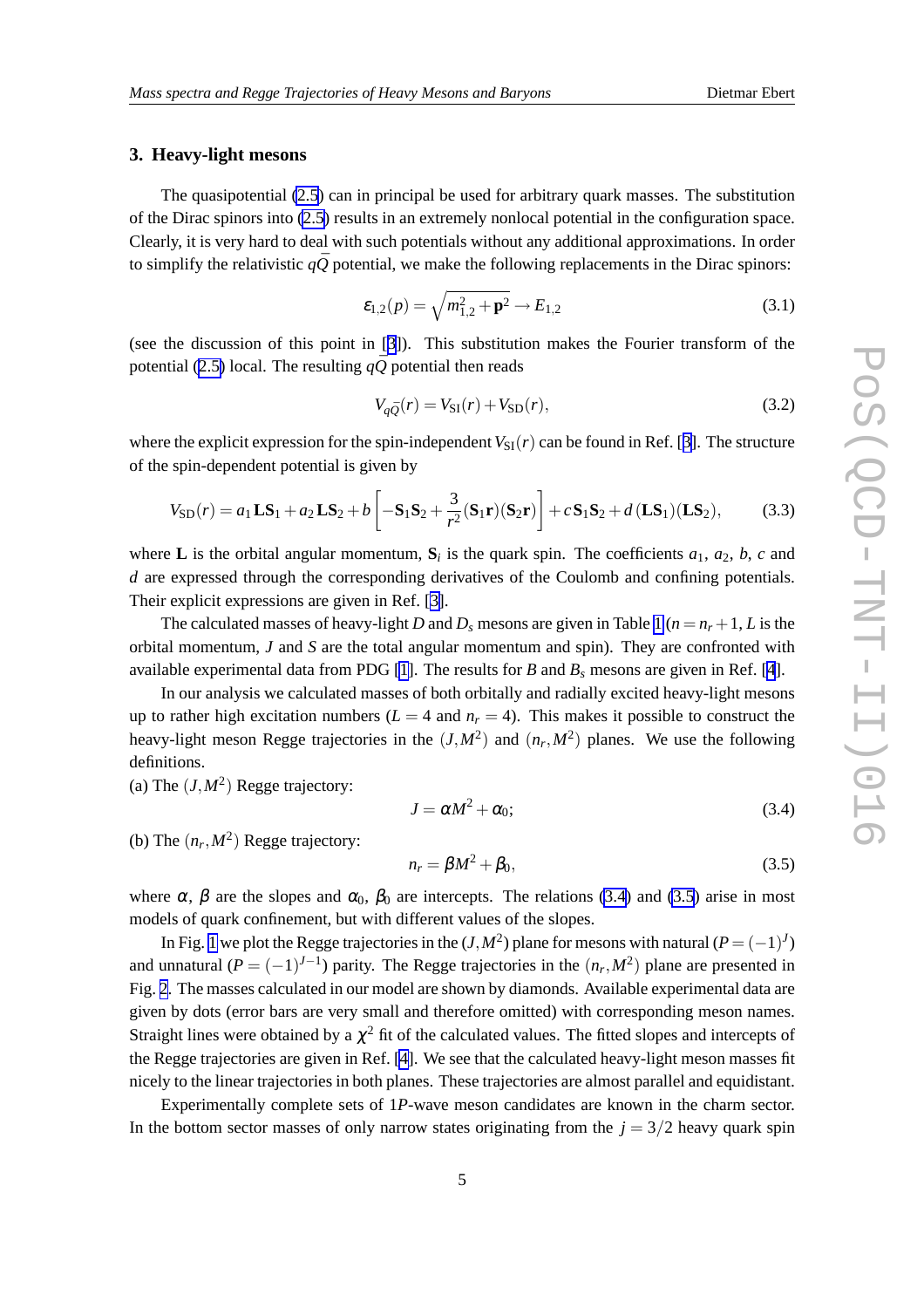<span id="page-5-0"></span>

| Mass spectra and Regge Trajectories of Heavy Mesons and Baryons |  |  |  |
|-----------------------------------------------------------------|--|--|--|
|                                                                 |  |  |  |

| $J^P$<br>$c\bar{q}$<br>$c\bar s$<br>meson<br>meson<br>mass<br>${\rm mass}$<br>$1^{1}S_{0}$<br>$0-$<br>1871<br>$\boldsymbol{D}$<br>1869.62(20)<br>1969<br>1968.49(34)<br>$D_{s}$<br>$1^3S_1$<br>$1-$<br>2010<br>$D^{*}(2010)$<br>2010.27(17)<br>2111<br>$D_s^*$<br>2112.3(5)<br>$2403(40)(^{\pm})$<br>$1^3P_0$<br>$0^+$<br>$D_0^*(2400)$<br>2406<br>2509<br>$D_{s0}^*(2317)$<br>2317.8(6)<br>2318(29)(0)<br>2427(40)<br>$1^+$<br>$1P_1$<br>2469<br>$D_1(2430)$<br>2574<br>$D_{s1}(2460)$<br>2459.6(6)<br>$1P_1$<br>$1^+$<br>$D_1(2420)$<br>2426<br>2423.4(3.1)<br>$D_{s1}(2536)$<br>2536<br>2535.35(60)<br>$1^3P_2$<br>$2^+$<br>$D_2^*(2460)$<br>2462.6(0.6)<br>$D_{s2}(2573)$<br>2460<br>2571<br>2572.6(9)<br>$2^{1}S_{0}$<br>$0^-$<br>2581<br>D(2550)<br>2539(8)<br>2688<br>$D^*(2600)$<br>2612(6)<br>$2^3S_1$<br>$2710(^{+12}_{-7})$<br>2632<br>$1-$<br>2731<br>$D_{s1}(2710)$<br>2637(6)<br>$D^*(2640)$<br>$1^3D_1$<br>$D^{*}(2760)$<br>2761(5)<br>$1-$<br>2788<br>2913<br>$1D_2$<br>2961<br>$2^{-}$<br>2850<br>$1D_2$<br>2931<br>$2^{-}$<br>2806<br>$1^3D_3$<br>$3^-$<br>$2862(^{+6}_{-3})$<br>$D_{sI}^*(2860)$<br>2863<br>2971<br>$2^3P_0$<br>$0+$<br>3054<br>2919<br>$2P_1$<br>$1^+$<br>3021<br>3154<br>$3044(^{+30}_{-9})$<br>$1^+$<br>$2P_1$<br>$D_{sJ}(3040)$<br>2932<br>3067<br>$2^3P_2$<br>$2^+$<br>3012<br>3142<br>$3^{1}S_{0}$<br>$0^-$<br>3062<br>3219<br>$3^{3}S_{1}$<br>$1-$<br>3096<br>3242<br>$1^3F_2$<br>$2^+$<br>3090<br>3230<br>$3^+$<br>$1F_3$<br>3266<br>3145<br>$3^+$<br>$1F_3$<br>3129<br>3254<br>$1^3F_4$<br>$4^+$<br>3300<br>3187<br>$2^3D_1$<br>$1-$<br>3228<br>3383<br>$2D_2$<br>$2^{-}$<br>3307<br>3456<br>$2^-$<br>$2D_2$<br>3403<br>3259<br>$2^3D_3$<br>$3-$<br>3335<br>3469<br>$3^3P_0$<br>$0^+$<br>3346<br>3513<br>$1^+$<br>$3P_1$<br>3461<br>3618<br>$1^+$<br>$3P_1$<br>3519<br>3365<br>$3^{3}P_{2}$<br>$2^+$<br>3407<br>3580 | <b>State</b>  |  | Theory | Experiment [1] |  | Theory | Experiment [1] |  |  |
|------------------------------------------------------------------------------------------------------------------------------------------------------------------------------------------------------------------------------------------------------------------------------------------------------------------------------------------------------------------------------------------------------------------------------------------------------------------------------------------------------------------------------------------------------------------------------------------------------------------------------------------------------------------------------------------------------------------------------------------------------------------------------------------------------------------------------------------------------------------------------------------------------------------------------------------------------------------------------------------------------------------------------------------------------------------------------------------------------------------------------------------------------------------------------------------------------------------------------------------------------------------------------------------------------------------------------------------------------------------------------------------------------------------------------------------------------------------------------------------------------------------------------------------------------------------------------------------------------------------------------------------------------------------------------------------------------------------------------------------------------------------------------------------------------------------------------------------------------------------|---------------|--|--------|----------------|--|--------|----------------|--|--|
|                                                                                                                                                                                                                                                                                                                                                                                                                                                                                                                                                                                                                                                                                                                                                                                                                                                                                                                                                                                                                                                                                                                                                                                                                                                                                                                                                                                                                                                                                                                                                                                                                                                                                                                                                                                                                                                                  | $n^{2S+1}L_J$ |  |        |                |  |        |                |  |  |
|                                                                                                                                                                                                                                                                                                                                                                                                                                                                                                                                                                                                                                                                                                                                                                                                                                                                                                                                                                                                                                                                                                                                                                                                                                                                                                                                                                                                                                                                                                                                                                                                                                                                                                                                                                                                                                                                  |               |  |        |                |  |        |                |  |  |
|                                                                                                                                                                                                                                                                                                                                                                                                                                                                                                                                                                                                                                                                                                                                                                                                                                                                                                                                                                                                                                                                                                                                                                                                                                                                                                                                                                                                                                                                                                                                                                                                                                                                                                                                                                                                                                                                  |               |  |        |                |  |        |                |  |  |
|                                                                                                                                                                                                                                                                                                                                                                                                                                                                                                                                                                                                                                                                                                                                                                                                                                                                                                                                                                                                                                                                                                                                                                                                                                                                                                                                                                                                                                                                                                                                                                                                                                                                                                                                                                                                                                                                  |               |  |        |                |  |        |                |  |  |
|                                                                                                                                                                                                                                                                                                                                                                                                                                                                                                                                                                                                                                                                                                                                                                                                                                                                                                                                                                                                                                                                                                                                                                                                                                                                                                                                                                                                                                                                                                                                                                                                                                                                                                                                                                                                                                                                  |               |  |        |                |  |        |                |  |  |
|                                                                                                                                                                                                                                                                                                                                                                                                                                                                                                                                                                                                                                                                                                                                                                                                                                                                                                                                                                                                                                                                                                                                                                                                                                                                                                                                                                                                                                                                                                                                                                                                                                                                                                                                                                                                                                                                  |               |  |        |                |  |        |                |  |  |
|                                                                                                                                                                                                                                                                                                                                                                                                                                                                                                                                                                                                                                                                                                                                                                                                                                                                                                                                                                                                                                                                                                                                                                                                                                                                                                                                                                                                                                                                                                                                                                                                                                                                                                                                                                                                                                                                  |               |  |        |                |  |        |                |  |  |
|                                                                                                                                                                                                                                                                                                                                                                                                                                                                                                                                                                                                                                                                                                                                                                                                                                                                                                                                                                                                                                                                                                                                                                                                                                                                                                                                                                                                                                                                                                                                                                                                                                                                                                                                                                                                                                                                  |               |  |        |                |  |        |                |  |  |
|                                                                                                                                                                                                                                                                                                                                                                                                                                                                                                                                                                                                                                                                                                                                                                                                                                                                                                                                                                                                                                                                                                                                                                                                                                                                                                                                                                                                                                                                                                                                                                                                                                                                                                                                                                                                                                                                  |               |  |        |                |  |        |                |  |  |
|                                                                                                                                                                                                                                                                                                                                                                                                                                                                                                                                                                                                                                                                                                                                                                                                                                                                                                                                                                                                                                                                                                                                                                                                                                                                                                                                                                                                                                                                                                                                                                                                                                                                                                                                                                                                                                                                  |               |  |        |                |  |        |                |  |  |
|                                                                                                                                                                                                                                                                                                                                                                                                                                                                                                                                                                                                                                                                                                                                                                                                                                                                                                                                                                                                                                                                                                                                                                                                                                                                                                                                                                                                                                                                                                                                                                                                                                                                                                                                                                                                                                                                  |               |  |        |                |  |        |                |  |  |
|                                                                                                                                                                                                                                                                                                                                                                                                                                                                                                                                                                                                                                                                                                                                                                                                                                                                                                                                                                                                                                                                                                                                                                                                                                                                                                                                                                                                                                                                                                                                                                                                                                                                                                                                                                                                                                                                  |               |  |        |                |  |        |                |  |  |
|                                                                                                                                                                                                                                                                                                                                                                                                                                                                                                                                                                                                                                                                                                                                                                                                                                                                                                                                                                                                                                                                                                                                                                                                                                                                                                                                                                                                                                                                                                                                                                                                                                                                                                                                                                                                                                                                  |               |  |        |                |  |        |                |  |  |
|                                                                                                                                                                                                                                                                                                                                                                                                                                                                                                                                                                                                                                                                                                                                                                                                                                                                                                                                                                                                                                                                                                                                                                                                                                                                                                                                                                                                                                                                                                                                                                                                                                                                                                                                                                                                                                                                  |               |  |        |                |  |        |                |  |  |
|                                                                                                                                                                                                                                                                                                                                                                                                                                                                                                                                                                                                                                                                                                                                                                                                                                                                                                                                                                                                                                                                                                                                                                                                                                                                                                                                                                                                                                                                                                                                                                                                                                                                                                                                                                                                                                                                  |               |  |        |                |  |        |                |  |  |
|                                                                                                                                                                                                                                                                                                                                                                                                                                                                                                                                                                                                                                                                                                                                                                                                                                                                                                                                                                                                                                                                                                                                                                                                                                                                                                                                                                                                                                                                                                                                                                                                                                                                                                                                                                                                                                                                  |               |  |        |                |  |        |                |  |  |
|                                                                                                                                                                                                                                                                                                                                                                                                                                                                                                                                                                                                                                                                                                                                                                                                                                                                                                                                                                                                                                                                                                                                                                                                                                                                                                                                                                                                                                                                                                                                                                                                                                                                                                                                                                                                                                                                  |               |  |        |                |  |        |                |  |  |
|                                                                                                                                                                                                                                                                                                                                                                                                                                                                                                                                                                                                                                                                                                                                                                                                                                                                                                                                                                                                                                                                                                                                                                                                                                                                                                                                                                                                                                                                                                                                                                                                                                                                                                                                                                                                                                                                  |               |  |        |                |  |        |                |  |  |
|                                                                                                                                                                                                                                                                                                                                                                                                                                                                                                                                                                                                                                                                                                                                                                                                                                                                                                                                                                                                                                                                                                                                                                                                                                                                                                                                                                                                                                                                                                                                                                                                                                                                                                                                                                                                                                                                  |               |  |        |                |  |        |                |  |  |
|                                                                                                                                                                                                                                                                                                                                                                                                                                                                                                                                                                                                                                                                                                                                                                                                                                                                                                                                                                                                                                                                                                                                                                                                                                                                                                                                                                                                                                                                                                                                                                                                                                                                                                                                                                                                                                                                  |               |  |        |                |  |        |                |  |  |
|                                                                                                                                                                                                                                                                                                                                                                                                                                                                                                                                                                                                                                                                                                                                                                                                                                                                                                                                                                                                                                                                                                                                                                                                                                                                                                                                                                                                                                                                                                                                                                                                                                                                                                                                                                                                                                                                  |               |  |        |                |  |        |                |  |  |
|                                                                                                                                                                                                                                                                                                                                                                                                                                                                                                                                                                                                                                                                                                                                                                                                                                                                                                                                                                                                                                                                                                                                                                                                                                                                                                                                                                                                                                                                                                                                                                                                                                                                                                                                                                                                                                                                  |               |  |        |                |  |        |                |  |  |
|                                                                                                                                                                                                                                                                                                                                                                                                                                                                                                                                                                                                                                                                                                                                                                                                                                                                                                                                                                                                                                                                                                                                                                                                                                                                                                                                                                                                                                                                                                                                                                                                                                                                                                                                                                                                                                                                  |               |  |        |                |  |        |                |  |  |
|                                                                                                                                                                                                                                                                                                                                                                                                                                                                                                                                                                                                                                                                                                                                                                                                                                                                                                                                                                                                                                                                                                                                                                                                                                                                                                                                                                                                                                                                                                                                                                                                                                                                                                                                                                                                                                                                  |               |  |        |                |  |        |                |  |  |
|                                                                                                                                                                                                                                                                                                                                                                                                                                                                                                                                                                                                                                                                                                                                                                                                                                                                                                                                                                                                                                                                                                                                                                                                                                                                                                                                                                                                                                                                                                                                                                                                                                                                                                                                                                                                                                                                  |               |  |        |                |  |        |                |  |  |
|                                                                                                                                                                                                                                                                                                                                                                                                                                                                                                                                                                                                                                                                                                                                                                                                                                                                                                                                                                                                                                                                                                                                                                                                                                                                                                                                                                                                                                                                                                                                                                                                                                                                                                                                                                                                                                                                  |               |  |        |                |  |        |                |  |  |
|                                                                                                                                                                                                                                                                                                                                                                                                                                                                                                                                                                                                                                                                                                                                                                                                                                                                                                                                                                                                                                                                                                                                                                                                                                                                                                                                                                                                                                                                                                                                                                                                                                                                                                                                                                                                                                                                  |               |  |        |                |  |        |                |  |  |
|                                                                                                                                                                                                                                                                                                                                                                                                                                                                                                                                                                                                                                                                                                                                                                                                                                                                                                                                                                                                                                                                                                                                                                                                                                                                                                                                                                                                                                                                                                                                                                                                                                                                                                                                                                                                                                                                  |               |  |        |                |  |        |                |  |  |
|                                                                                                                                                                                                                                                                                                                                                                                                                                                                                                                                                                                                                                                                                                                                                                                                                                                                                                                                                                                                                                                                                                                                                                                                                                                                                                                                                                                                                                                                                                                                                                                                                                                                                                                                                                                                                                                                  |               |  |        |                |  |        |                |  |  |
|                                                                                                                                                                                                                                                                                                                                                                                                                                                                                                                                                                                                                                                                                                                                                                                                                                                                                                                                                                                                                                                                                                                                                                                                                                                                                                                                                                                                                                                                                                                                                                                                                                                                                                                                                                                                                                                                  |               |  |        |                |  |        |                |  |  |
|                                                                                                                                                                                                                                                                                                                                                                                                                                                                                                                                                                                                                                                                                                                                                                                                                                                                                                                                                                                                                                                                                                                                                                                                                                                                                                                                                                                                                                                                                                                                                                                                                                                                                                                                                                                                                                                                  |               |  |        |                |  |        |                |  |  |
| $1^3G_3$<br>$3^-$<br>3352<br>3508                                                                                                                                                                                                                                                                                                                                                                                                                                                                                                                                                                                                                                                                                                                                                                                                                                                                                                                                                                                                                                                                                                                                                                                                                                                                                                                                                                                                                                                                                                                                                                                                                                                                                                                                                                                                                                |               |  |        |                |  |        |                |  |  |
| $1G_4$<br>$4-$<br>3415<br>3554                                                                                                                                                                                                                                                                                                                                                                                                                                                                                                                                                                                                                                                                                                                                                                                                                                                                                                                                                                                                                                                                                                                                                                                                                                                                                                                                                                                                                                                                                                                                                                                                                                                                                                                                                                                                                                   |               |  |        |                |  |        |                |  |  |
| $1G_4$<br>$4-$<br>3403<br>3546                                                                                                                                                                                                                                                                                                                                                                                                                                                                                                                                                                                                                                                                                                                                                                                                                                                                                                                                                                                                                                                                                                                                                                                                                                                                                                                                                                                                                                                                                                                                                                                                                                                                                                                                                                                                                                   |               |  |        |                |  |        |                |  |  |
| $1^3G_5$<br>$5-$<br>3595<br>3473                                                                                                                                                                                                                                                                                                                                                                                                                                                                                                                                                                                                                                                                                                                                                                                                                                                                                                                                                                                                                                                                                                                                                                                                                                                                                                                                                                                                                                                                                                                                                                                                                                                                                                                                                                                                                                 |               |  |        |                |  |        |                |  |  |
| $4^{1}S_{0}$<br>$0-$<br>3652<br>3452                                                                                                                                                                                                                                                                                                                                                                                                                                                                                                                                                                                                                                                                                                                                                                                                                                                                                                                                                                                                                                                                                                                                                                                                                                                                                                                                                                                                                                                                                                                                                                                                                                                                                                                                                                                                                             |               |  |        |                |  |        |                |  |  |
| $4^{3}S_{1}$<br>$1-$<br>3482<br>3669                                                                                                                                                                                                                                                                                                                                                                                                                                                                                                                                                                                                                                                                                                                                                                                                                                                                                                                                                                                                                                                                                                                                                                                                                                                                                                                                                                                                                                                                                                                                                                                                                                                                                                                                                                                                                             |               |  |        |                |  |        |                |  |  |
| $5^1S_0$<br>$0^-$<br>3793<br>4033                                                                                                                                                                                                                                                                                                                                                                                                                                                                                                                                                                                                                                                                                                                                                                                                                                                                                                                                                                                                                                                                                                                                                                                                                                                                                                                                                                                                                                                                                                                                                                                                                                                                                                                                                                                                                                |               |  |        |                |  |        |                |  |  |
| $5^3S_1$<br>3822<br>4048<br>$1-$                                                                                                                                                                                                                                                                                                                                                                                                                                                                                                                                                                                                                                                                                                                                                                                                                                                                                                                                                                                                                                                                                                                                                                                                                                                                                                                                                                                                                                                                                                                                                                                                                                                                                                                                                                                                                                 |               |  |        |                |  |        |                |  |  |

**Table 1:** Masses of charmed  $(q = u, d)$  and charmed-strange mesons (in MeV).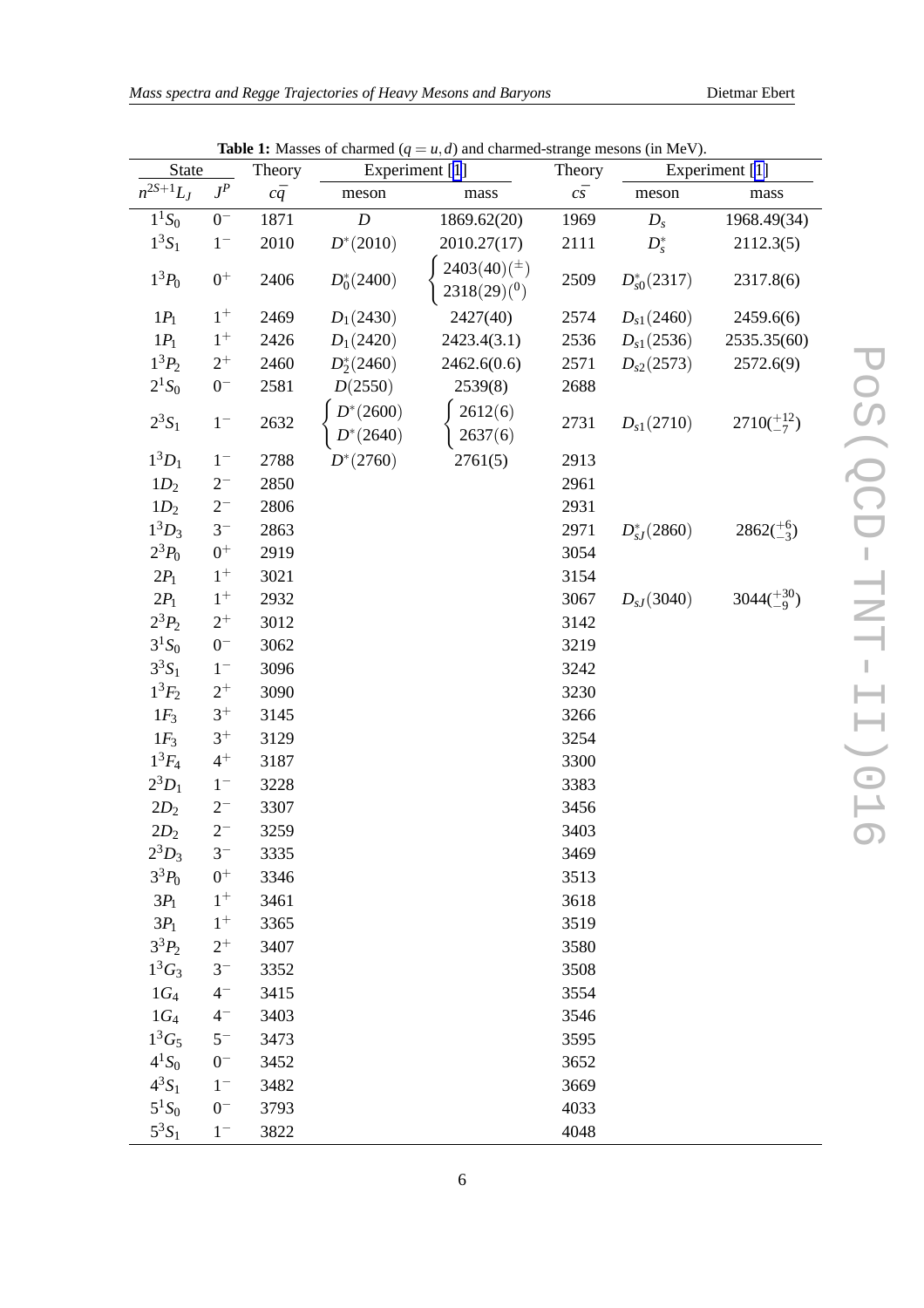

<span id="page-6-0"></span>

**Figure 1:** Parent and daughter  $(J, M^2)$  Regge trajectories for charmed and charmed-strange mesons with natural (a) and unnatural (b) parity. Diamonds are predicted masses. Available experimental data are given by dots with particle names.  $M^2$  is in GeV<sup>2</sup>.



**Figure 2:** The  $(n_r, M^2)$  Regge trajectories for pseudoscalar, vector and tensor charmed (a) and charmedstrange (b) mesons (from bottom to top).

multiplet are known reliably. There are some indications of the broad  $j = 1/2$  states both of bottom  $(0^+)$  and bottom-strange  $(1^+)$  mesons, but additional confirmation is needed. We find good agreement of our predictions for 1*P* wave states with available data except for the masses of  $D_{s0}^*(2317)$  and  $D_{s1}(2460)$  mesons. These two charmed-strange meson states have anomalously low masses which are even lower than the experimentally observed masses of the corresponding charmed  $D_0^*(2400)$  and  $D_1(2427)$  mesons. Our model predictions for the masses of the 1*P*-wave  $0^+$  and  $1^+$  states are almost 200 MeV and 110 MeV higher than the measured masses of  $D_{s0}^*(2317)$ and  $D_{s1}(2460)$  mesons. Such phenomenon is very hard to understand within the quark-antiquark picture for these states. Most of the explanations available in the literature are based on some very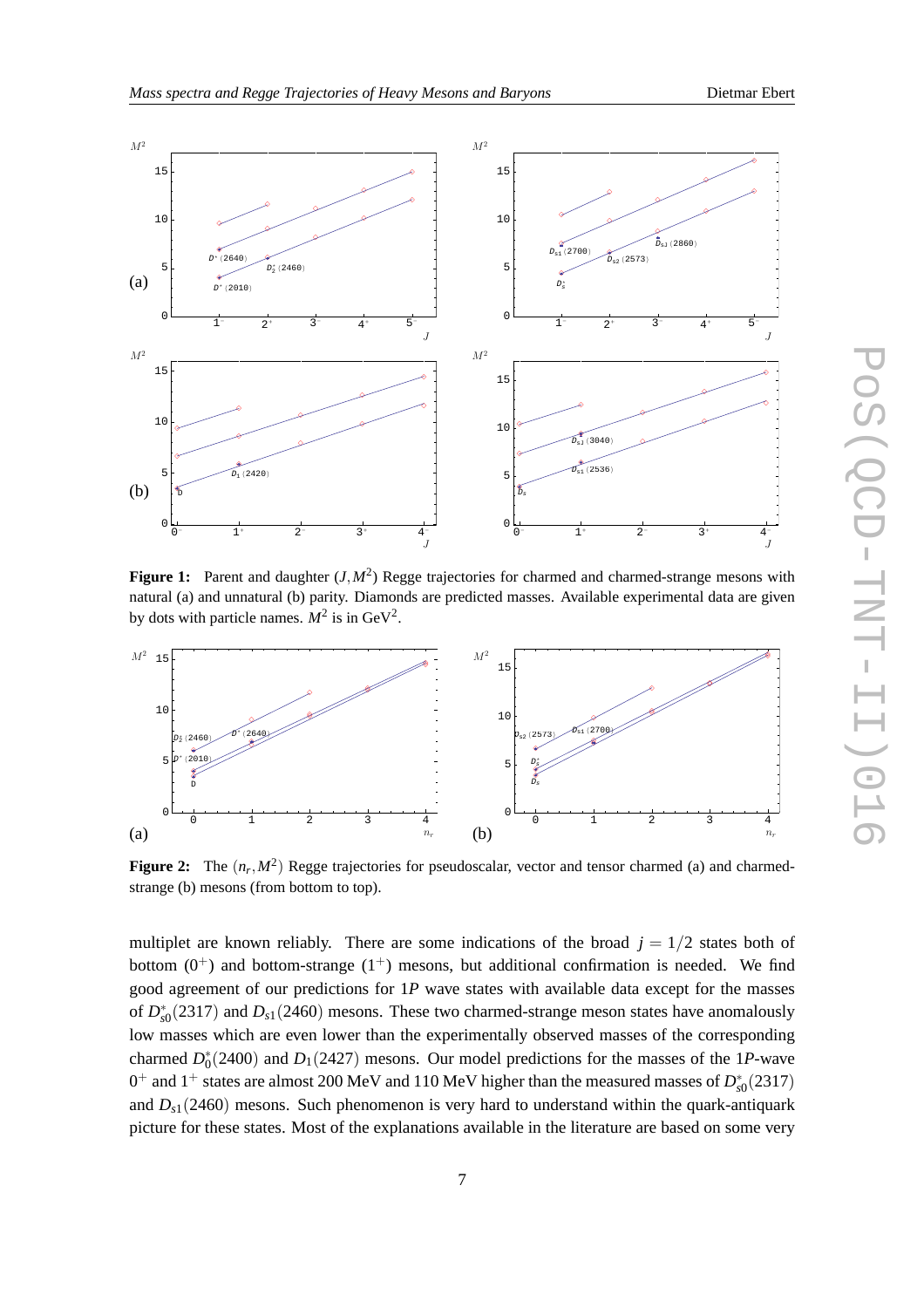specific fine tuning of the model parameters. The influence of such tuning on the spectroscopy of other mesons, which are well described in the framework of the conventional approach, is not well understood. It is probable that these mesons could have an exotic nature and the genuine quarkantiquark *P*-wave charmed-strange  $0^+$  and  $1^+$  states have higher masses above the *DK* and  $D^*K$ thresholds and are, therefore, broad. We find that the  $D_{s0}^*(2317)$  and  $D_{s1}(2460)$  mesons do not lie on the corresponding Regge trajectories. This may be an additional indication of their anomalous nature. All other experimentally observed 1*P*-wave states match well their trajectories.

Our model suggests that  $D_{s1}(2700)$  and  $D^*(2640)$  mesons are the first radial excitations  $(2^3S_1)$ of the vector charmed-strange and charmed mesons. Figures [1](#page-6-0) and [2](#page-6-0) show that they lie on the corresponding Regge trajectories both in the  $(J, M^2)$  and  $(n_r, M^2)$  planes.

Recent experimental observation that  $D_{sJ}^*(2860)$  decays to both  $DK$  and  $D^*K$  indicates that this state should have natural parity. In our model natural parity states  $1 - (1^3D_1)$  and  $3 - (1^3D_3)$  have masses which exceed the experimental value by about 50 and 100 MeV, respectively. It was argued that from the point of view of decay rates the 3− assignment is favored. However the measurement of the branching ratios of the  $D_{sJ}^*(2860)$  decay into  $D^*K$  to the branching ratio of the decay into *DK* differs from the theoretical expectations by three standard deviations. From Fig. [1](#page-6-0) we see that this state does not fit well to the corresponding Regge trajectory.

On the other hand, the state *DsJ*(3040), recently observed by BaBar in the *D* ∗*K* mass spectrum, has a mass coinciding within errors with the mass of the  $1^+(2P_1)$  state predicted by our model (see Table [1](#page-5-0)). This state nicely fits to the daughter Regge trajectory in Fig. [1](#page-6-0)

#### **4. Heavy baryons**

The heavy-quark–light-diquark picture of heavy baryons reduces the calculations to two steps. The first step is the calculation of masses, wave functions and form factors of the diquarks, composed from two relativistic light quarks. We follow the same approach which was previously used for heavy-light mesons ([3.1](#page-4-0)). Next, at the second step, a heavy baryon is treated as a bound system of the relativistic light diquark and heavy quark. It is important to emphasize that we explicitly take into account the diquark structure through the diquark-gluon vertex expressed in terms of the diquark wave function. Then the vertex of the diquark-gluon interaction in ([2.7](#page-2-0)) is given by

$$
\langle d(P)|J_{\mu}(0)|d(Q)\rangle = \int \frac{d^3p \, d^3q}{(2\pi)^6} \bar{\Psi}_{P}^d(\mathbf{p}) \Gamma_{\mu}(\mathbf{p}, \mathbf{q}) \Psi_{Q}^d(\mathbf{q}). \tag{4.1}
$$

It leads to the emergence of the diquark-gluon form factor  $F(r)$  which with high accuracy can be approximated by the expression [[5](#page-11-0)]

$$
F(r) = 1 - e^{-\xi r - \zeta r^2}.
$$
\n(4.2)

The values of the diquark masses and parameters  $\xi$  and  $\zeta$  for the ground states of the scalar  $[q, q']$ and axial vector  $\{q,q'\}$  light diquarks are given in Ref. [[6](#page-11-0)].

We solve numerically the quasipotential equation with the quasipotential which nonperturbatively accounts for the relativistic dynamics both of the light diquark *d* and heavy quark *Q*. The calculated values of the ground state and excited baryon masses are given in Table [2](#page-9-0) for Λ*<sup>Q</sup>* and Ξ*<sup>Q</sup>* baryons with the scalar diquark (for masses of other baryons see Ref. [\[6\]](#page-11-0)) in comparison with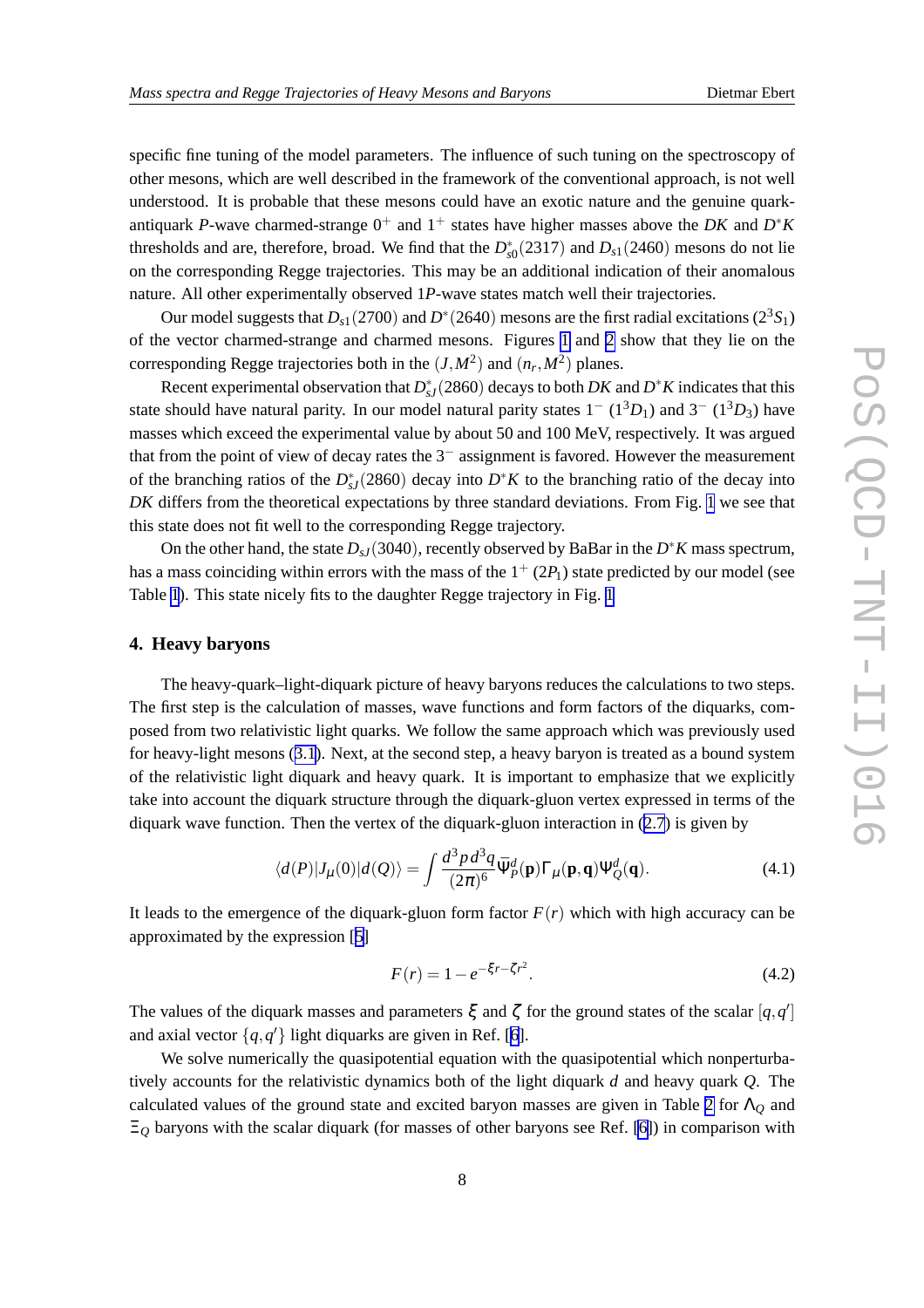<span id="page-8-0"></span>available experimental data [\[1\]](#page-11-0). In the first two columns we give the baryon quantum numbers  $(J^P)$ and the state of the heavy-quark–light-diquark (*Qd*) bound system (in usual notations  $(n_r + 1)L$ ), while in the remaining columns our predictions for the masses and experimental data are shown.

It is important to note that in the adopted quark-diquark picture of heavy baryons we consider solely the orbital and radial excitations of the bound heavy quark and light diquark, while light diquarks are taken in the ground (scalar or axial-vector) state. As a result, we get significantly less excited states than in the genuine three-quark picture of a baryon. As it is seen from Table [2](#page-9-0), such an approach is supported by available experimental data, which are nicely accommodated in the quark-diquark picture.

In Fig. 3 we plot, as an example, the Regge trajectories in the  $(J, M^2)$  plane for charmed and bottom baryons with natural  $(P = (-1)^{J-1/2})$  and unnatural  $(P = (-1)^{J+1/2})$  parities. Other Regge trajectories including the ones in the  $(n_r, M^2)$  plane are presented in Ref. [[6](#page-11-0)]. Again we see that the calculated heavy baryon masses fit nicely to the linear trajectories in both planes. These trajectories are almost parallel and equidistant.



**Figure 3:** Parent and daughter  $(J, M^2)$  Regge trajectories for the  $\Lambda_c$  and  $\Sigma_c$  baryons with natural (a) and unnatural (b) parities. Diamonds are predicted masses. Available experimental data are given by dots with particle names;  $M^2$  is in GeV<sup>2</sup>.

The obtained results allow us to determine the possible quantum numbers of the observed heavy baryons and prescribe them to a particular Regge trajectory. In the (*J*,*M*<sup>2</sup> ) plane there are three trajectories for which three experimental candidates are available (parent trajectories for the  $\Lambda_c\left(\frac{1}{2}\right)$ 2 <sup>+</sup>), for the  $\Xi_c$   $\left(\frac{1}{2}\right)$ 2 <sup>+</sup>) and for the  $\Xi_c^*$   $\left(\frac{3}{2}\right)$ 2 <sup>+</sup>)) and two trajectories with two experimental candidates (parent trajectories for the  $\Sigma_c$   $\left(\frac{1}{2}\right)$ 2 <sup>+</sup>) and for the  $\Xi_c$   $\left(\frac{1}{2}\right)$  $\left(\frac{1}{2}^{-}\right)$ ). On the other hand, in the  $(n_r, M^2)$ plane there are three trajectories with two experimental candidates (the  $\Lambda_c$ ) 2 <sup>+</sup>) and the  $\Lambda_c$   $\left(\frac{1}{2}\right)$  $\frac{1}{2}^{-}$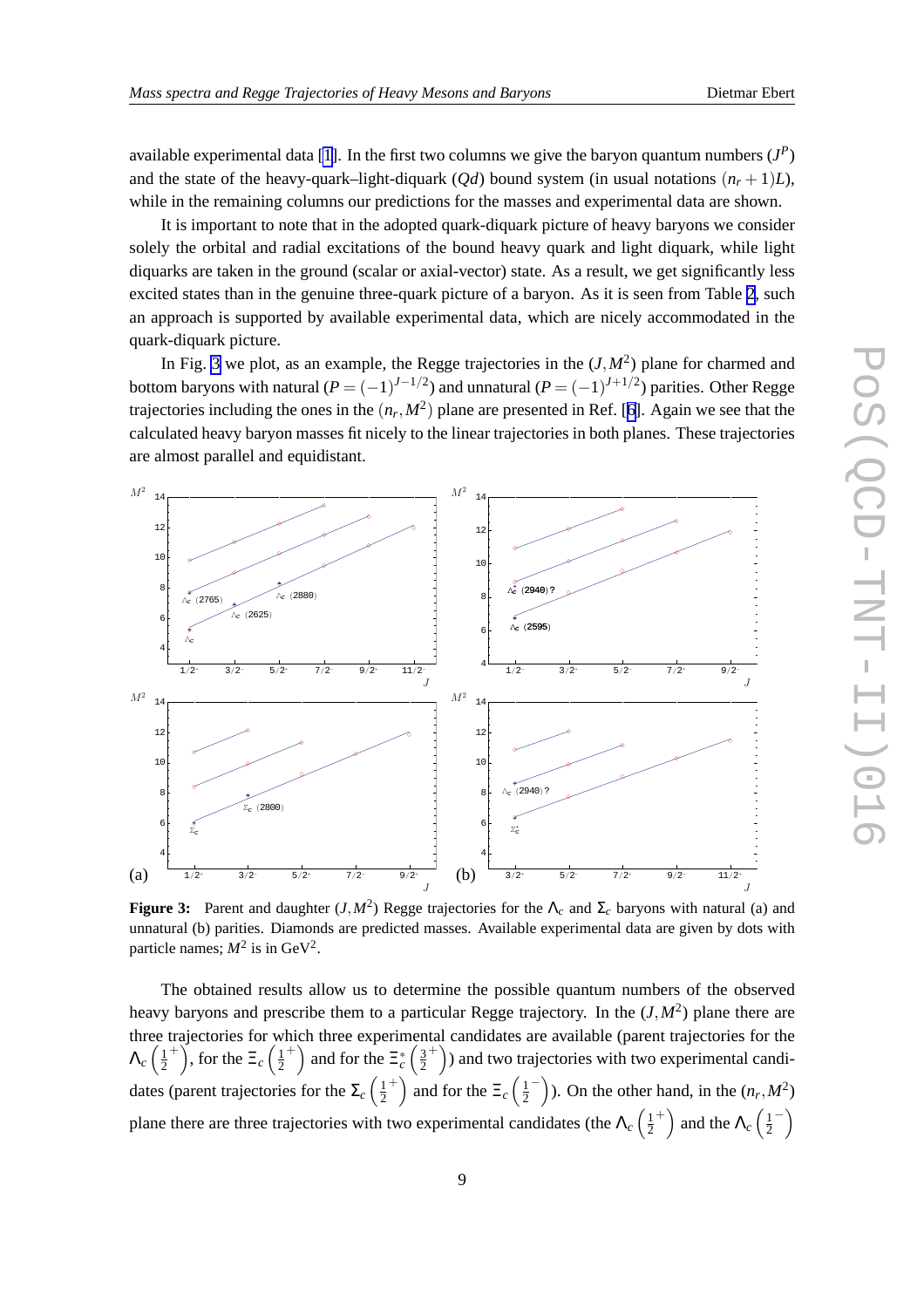<span id="page-9-0"></span>

|                                                                                                                                                                                                     | Qd    |                  | $\Lambda_c$                             |                  | $\Lambda_b$          | $\Xi_c$          |                       |                  | $\Xi_b$              |  |
|-----------------------------------------------------------------------------------------------------------------------------------------------------------------------------------------------------|-------|------------------|-----------------------------------------|------------------|----------------------|------------------|-----------------------|------------------|----------------------|--|
| $J^P$                                                                                                                                                                                               | state | $\boldsymbol{M}$ | $M^{\text{exp}}$ [1]                    | $\boldsymbol{M}$ | $M^{\text{exp}}$ [1] | $\boldsymbol{M}$ | $M^{\text{exp}}$ [1]  | $\boldsymbol{M}$ | $M^{\text{exp}}$ [1] |  |
| $\frac{1}{2}$                                                                                                                                                                                       | 1S    | 2286             | 2286.46(14)                             | 5620             | 5620.2(1.6)          | 2476             | $2470.88(^{34}_{80})$ | 5803             | 5790.5(2.7)          |  |
|                                                                                                                                                                                                     | 2S    | 2769             | 2766.6(2.4)?                            | 6089             |                      | 2959             |                       | 6266             |                      |  |
|                                                                                                                                                                                                     | 3S    | 3130             |                                         | 6455             |                      | 3323             |                       | 6601             |                      |  |
|                                                                                                                                                                                                     | $4S$  | 3437             |                                         | 6756             |                      | 3632             |                       | 6913             |                      |  |
|                                                                                                                                                                                                     | 5S    | 3715             |                                         | 7015             |                      | 3909             |                       | 7165             |                      |  |
| $\frac{1}{2}$ $\frac{1}{2}$ $\frac{1}{2}$ $\frac{1}{2}$ $\frac{1}{2}$ $\frac{1}{2}$                                                                                                                 | 6S    | 3973             |                                         | 7256             |                      | 4166             |                       | 7415             |                      |  |
|                                                                                                                                                                                                     | 1P    | 2598             | 2595.4(6)                               | 5930             |                      | 2792             | 2791.8(3.3)           | 6120             |                      |  |
| $rac{1}{2}$<br>$rac{1}{2}$                                                                                                                                                                          | 2P    | 2983             | 2939.3 $\left(\frac{1.4}{1.5}\right)$ ? | 6326             |                      | 3179             |                       | 6496             |                      |  |
|                                                                                                                                                                                                     | 3P    | 3303             |                                         | 6645             |                      | 3500             |                       | 6805             |                      |  |
| $rac{1}{2}$<br>$rac{1}{2}$                                                                                                                                                                          | 4P    | 3588             |                                         | 6917             |                      | 3785             |                       | 7068             |                      |  |
| $\frac{1}{2}$                                                                                                                                                                                       | 5P    | 3852             |                                         | 7157             |                      | 4048             |                       | 7302             |                      |  |
|                                                                                                                                                                                                     | 1P    | 2627             | 2628.1(6)                               | 5942             |                      | 2819             | 2819.6(1.2)           | 6130             |                      |  |
|                                                                                                                                                                                                     | 2P    | 3005             |                                         | 6333             |                      | 3201             |                       | 6502             |                      |  |
|                                                                                                                                                                                                     | 3P    | 3322             |                                         | 6651             |                      | 3519             |                       | 6810             |                      |  |
|                                                                                                                                                                                                     | 4P    | 3606             |                                         | 6922             |                      | 3804             |                       | 7073             |                      |  |
|                                                                                                                                                                                                     | 5P    | 3869             |                                         | 7171             |                      | 4066             |                       | 7306             |                      |  |
|                                                                                                                                                                                                     | 1D    | 2874             |                                         | 6190             |                      | 3059             | 3054.2(1.3)           | 6366             |                      |  |
| 3)<br>3)<br>2)<br>3)<br>2)<br>3)<br>2)<br>3)<br>2)<br>                                                                                                                                              | 2D    | 3189             |                                         | 6526             |                      | 3388             |                       | 6690             |                      |  |
|                                                                                                                                                                                                     | 3D    | 3480             |                                         | 6811             |                      | 3678             |                       | 6966             |                      |  |
|                                                                                                                                                                                                     | 4D    | 3747             |                                         | 7060             |                      | 3945             |                       | 7208             |                      |  |
|                                                                                                                                                                                                     | 1D    | 2880             | 2881.53(35)                             | 6196             |                      | 3076             | 3079.9(1.4)           | 6373             |                      |  |
|                                                                                                                                                                                                     | 2D    | 3209             |                                         | 6531             |                      | 3407             |                       | 6696             |                      |  |
|                                                                                                                                                                                                     | 3D    | 3500             |                                         | 6814             |                      | 3699             |                       | 6970             |                      |  |
|                                                                                                                                                                                                     | 4D    | 3767             |                                         | 7063             |                      | 3965             |                       | 7212             |                      |  |
|                                                                                                                                                                                                     | 1F    | 3097             |                                         | 6408             |                      | 3278             |                       | 6577             |                      |  |
|                                                                                                                                                                                                     | 2F    | 3375             |                                         | 6705             |                      | 3575             |                       | 6863             |                      |  |
| $rac{5}{2}$                                                                                                                                                                                         | 3F    | 3646             |                                         | 6964             |                      | 3845             |                       | 7114             |                      |  |
|                                                                                                                                                                                                     | 4F    | 3900             |                                         | 7196             |                      | 4098             |                       | 7339             |                      |  |
|                                                                                                                                                                                                     | 1F    | 3078             |                                         | 6411             |                      | 3292             |                       | 6581             |                      |  |
|                                                                                                                                                                                                     | 2F    | 3393             |                                         | 6708             |                      | 3592             |                       | 6867             |                      |  |
|                                                                                                                                                                                                     | 3F    | 3667             |                                         | 6966             |                      | 3865             |                       | 7117             |                      |  |
|                                                                                                                                                                                                     | 4F    | 3922             |                                         | 7197             |                      | 4120             |                       | 7342             |                      |  |
|                                                                                                                                                                                                     | 1G    | 3270             |                                         | 6598             |                      | 3469             |                       | 6760             |                      |  |
|                                                                                                                                                                                                     | 2G    | 3546             |                                         | 6867             |                      | 3745             |                       | 7020             |                      |  |
| $\frac{5}{2}$ $\frac{7}{2}$ $\frac{7}{2}$ $\frac{7}{2}$ $\frac{7}{2}$ $\frac{7}{2}$ $\frac{7}{2}$ $\frac{7}{2}$ $\frac{7}{2}$ $\frac{7}{2}$ $\frac{9}{2}$ $\frac{7}{2}$ $\frac{9}{2}$ $\frac{7}{2}$ | 1G    | 3284             |                                         | 6599             |                      | 3483             |                       | 6762             |                      |  |
|                                                                                                                                                                                                     | 2G    | 3564             |                                         | 6868             |                      | 3763             |                       | 7032             |                      |  |
|                                                                                                                                                                                                     | 1H    | 3444             |                                         | 6767             |                      | 3643             |                       | 6933             |                      |  |
| $rac{11}{2}$                                                                                                                                                                                        | 1H    | 3460             |                                         | 6766             |                      | 3658             |                       | 6934             |                      |  |

**Table 2:** Masses of the  $\Lambda_Q$  and  $\Xi_Q$  ( $Q = c, b$ ) heavy baryons with the scalar diquark (in MeV).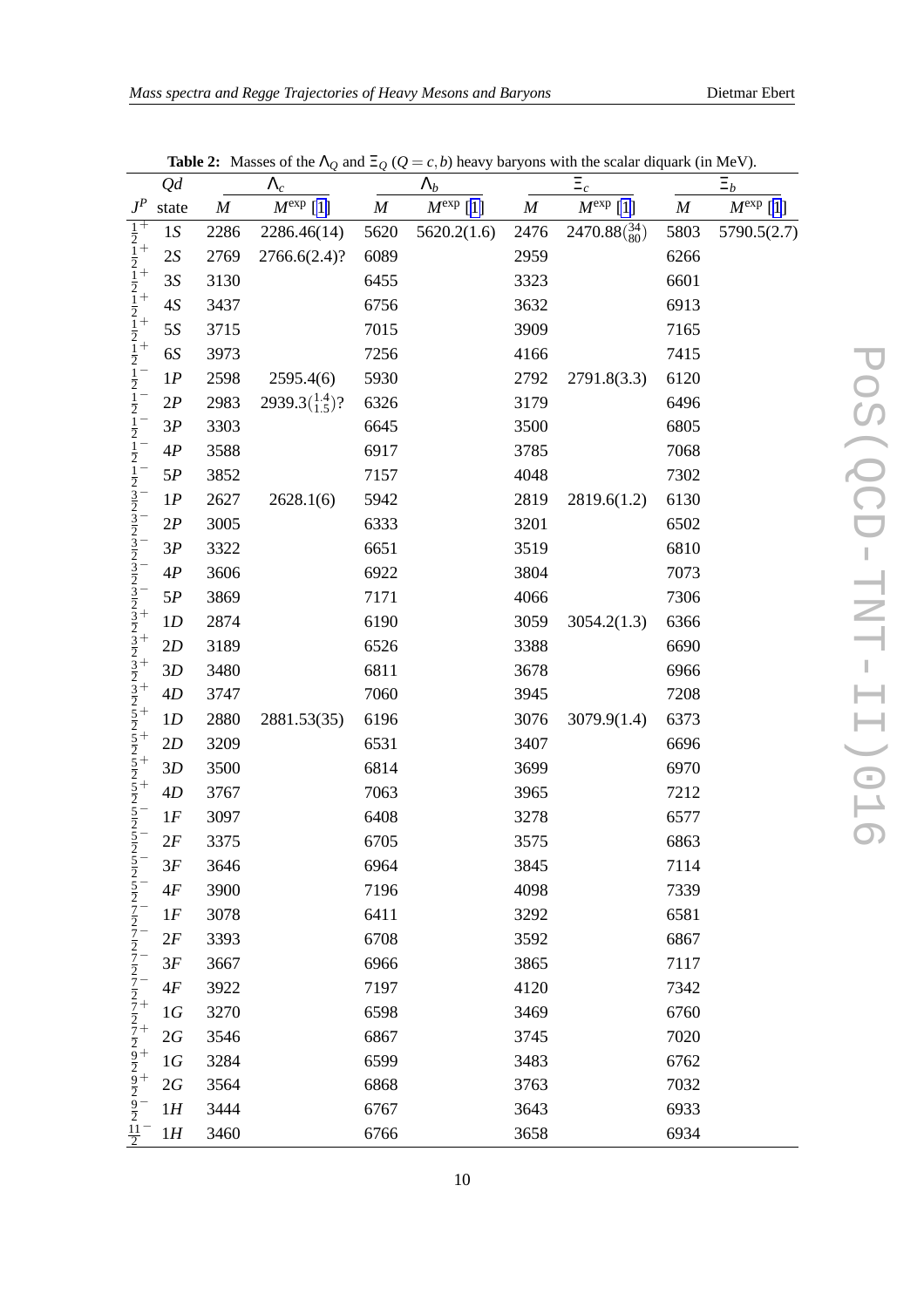and the  $\Xi_c$   $\left(\frac{1}{2}\right)$  $\overline{2}$ <sup>+</sup>). All experimental points fit well to the corresponding Regge trajectories obtained in our model.

From calculated masses (Table [2\)](#page-9-0) and plotted Regge trajectories (Fig. [3\)](#page-8-0) we see that the  $\Lambda_c(2765)$  (or  $\Sigma_c(2765)$ ), <sup>1</sup> if it is indeed the  $\Lambda_c$  state, can be interpreted in our model as the first radial (2*S*) excitation of the  $\Lambda_c$ . If instead it is the  $\Sigma_c$  state, then it can be identified as its first orbital excitation (1*P*) with  $J = \frac{3}{2}$  $\frac{3}{2}$ . The  $\Lambda_c(2880)$  baryon corresponds to the second orbital excitation  $(2D)$  with  $J=\frac{5}{2}$ 2 <sup>+</sup>, fitting nicely the parent  $\Lambda_c$  Regge trajectory in the  $(J, M^2)$  plane (see Fig. [3\)](#page-8-0). Such prescription is in accord with the experimental evidence coming from the  $\Sigma_c(2455)\pi$  decay angular distribution [[1](#page-11-0)]. The other charmed baryon, denoted as  $\Lambda_c(2940)$ , probably has  $I = 0$ , since it was discovered in the  $pD^0$  mass spectrum and not observed in the  $pD^+$  channel, but  $I = 1$ is not ruled out [\[1\]](#page-11-0). If it is really the  $\Lambda_c$ , state then it could be an orbitally and radially excited (2*P*) state with  $J = \frac{1}{2}$  $\frac{1}{2}$ , whose mass is predicted to be about 40 MeV heavier (see Fig. [3\)](#page-8-0). A better agreement with experiment (within few MeV) is achieved, if the Λ*c*(2940) is interpreted as the first radial excitation (2*S*) of the  $\Sigma_c$  with  $J = \frac{3}{2}$ 2 <sup>+</sup>. The  $\Sigma_c(2800)$  can be identified with one of the first orbital (1*P*) excitations of the  $\Sigma_c$  with  $J = \frac{1}{2}$  $\frac{1}{2}$  or  $\frac{3}{2}$  which have very close masses compatible with experimental value within errors.

From the results for masses and the Regge trajectories of the Ξ*<sup>Q</sup>* baryons both with the scalar and axial vector diquarks we see that the Ξ*c*(2790) and Ξ*c*(2815) can be assigned to the first orbital (1*P*) excitations of the  $\Xi_c$  containing a scalar diquark with  $J = \frac{1}{2}$  $\frac{1}{2}^{-}$  and  $J = \frac{3}{2}$  $\frac{3}{2}$ , respectively. On the other hand, the charmed baryon  $\Xi_c(2930)$  can be considered as either the  $J = \frac{1}{2}$  $\frac{1}{2}^{-}$ ,  $J = \frac{3}{2}$  $\frac{3}{2}$  or  $J=\frac{5}{2}$  $\frac{5}{2}$  state (all these states are predicted to have close masses) corresponding to the first orbital (1*P*) excitations of the  $\Xi_c$  with an axial vector diquark. While the  $\Xi_c(2980)$  can be viewed as the first radial (2*S*) excitation with  $J = \frac{1}{2}$ 2 <sup>+</sup> of the  $\Xi_c'$ , the  $\Xi_c(3055)$  and  $\Xi_c(3080)$  baryons can be interpreted as a second orbital (2D) excitations of the  $\Xi_c$  containing a scalar diquark with  $J = \frac{3}{2}$  $\overline{2}$ + and  $J=\frac{5}{2}$ 2 <sup>+</sup>, and the  $\Xi_c(3123)$  can be viewed as the corresponding (2D) excitation of the  $\Xi_c$  with  $J=\frac{7}{2}$ 2 + .

For the  $\Omega_c$  baryons as well as for all bottom baryons only masses of ground states are known [[1](#page-11-0)], most of which were measured recently. Our original predictions for the ground states [\[5\]](#page-11-0) of these baryons are very close to the values presented in [[6](#page-11-0)] and agree well with measurements [[1](#page-11-0)].

It is interesting to compare the values of the slopes of the Regge trajectories for heavy baryons [[6](#page-11-0)], heavy-light [\[4\]](#page-11-0) and light mesons [[3](#page-11-0)]. Comparing corresponding values, we find that for the same flavour of the heavy quark the heavy baryon slopes have higher values than the heavy-light meson ones. It is also worth remarking that the ratios of the heavy baryon to heavy-light meson slopes ( $\alpha_{Qqq}/\alpha_{Q\bar{q}}$  and  $\beta_{Qqq}/\beta_{Q\bar{q}}$ ) have very close values, which are about 1.4, both in the (*J*,*M*<sup>2</sup>) and in  $(n_r, M^2)$  planes. Note that light baryons and light mesons have almost equal values of the Regge trajectory slopes.

<sup>&</sup>lt;sup>1</sup>It is important to note that the  $J<sup>P</sup>$  quantum numbers for most excited heavy baryons have not been determined experimentally, but are assigned by PDG on the basis of quark model predictions. For some excited charm baryons such as the  $\Lambda_c(2765)$ ,  $\Lambda_c(2880)$  and  $\Lambda_c(2940)$  it is even not known if they are excitations of the  $\Lambda_c$  or  $\Sigma_c$ .